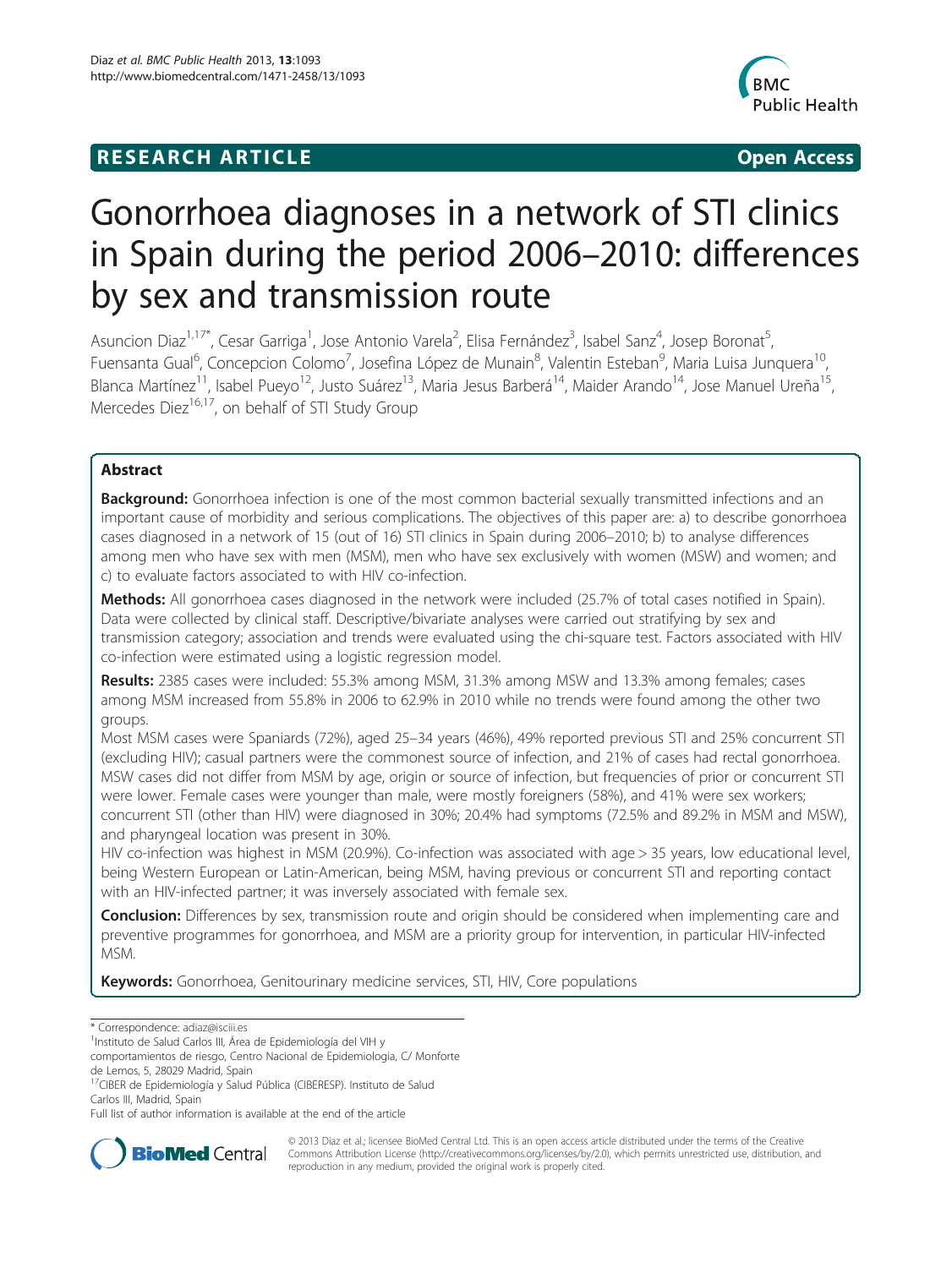# Background

Infection with Neisseria gonorrhoeae is one of the most common bacterial sexually transmitted infections (STI), and an important cause of morbidity and serious complications, such as pelvic inflammatory disease, infertility and ectopic pregnancy in women and epididymo-orchitis in men [\[1\]](#page-7-0). Additionally, gonorrhoea infection may contribute to facilitating HIV transmission [\[2](#page-7-0)].

Since the late 1990s, several Western European countries have reported an increase in the number of gonorrhoea diagnoses [\[3](#page-7-0)]. Men, people older than 25 years and men who have sex with men (MSM) are overrepresented among gonorrhoea cases [\[3,4\]](#page-7-0). The emergence of strains resistant to first-line antimicrobials adds complexity to patients´ treatment and threatens disease control [\[5](#page-7-0)].

In Spain, nationwide surveillance of the total number of gonorrhoea diagnoses has been in operation since 1982. In 2010 the reported rate of gonorrhoea infection for the whole country was 5.1 per 100 000 population [[6\]](#page-7-0), which is lower than the 10.4/100 000 overall rate notified in the EU/EEA in the same year, and lower than the rates of other West European countries, although comparisons are difficult due to the heterogeneity of surveillance systems [\[3\]](#page-7-0). Notified rates currently show an increasing trend, but the rise started later than in other countries: during the period 1995–2001 rates decreased sharply, from 11.7/100 000 to 2.0/100 000, but in 2002 the trend changed and the incidence has steadily increased to a rate of 5.1/100 000 in 2011 [[6](#page-7-0)]. Unfortunately, the current national surveillance system for gonorrhoea does not include the collection of individual data on cases so it is not possible to know which groups are most affected by the increase.

In addition to the countrywide surveillance system, beginning in January 2006, a sentinel surveillance project was started in a network of clinics specialising in STI, the EPI-ITS Network. The project objective was to collect detailed clinical and epidemiological data, including HIV co-infection, in all gonorrhoea and syphilis cases diagnosed in the EPI-ITS Network. Yearly reports as well as a paper with results from this project have been published previously [\[7](#page-7-0),[8](#page-7-0)].

The objectives of this paper are: a) to describe the characteristics of gonorrhoea cases diagnosed in a network of 15 clinics from 2006 to 2010; b) to analyse differences among cases who were MSM, men who have sex exclusively with women (MSW) and women, respectively; and c) to investigate factors associated with HIV co-infection.

# Methods

All gonorrhoea cases identified between January 2006 and December 2010 in the EPI-ITS Network were included in the study. The network includes 15 STI clinics, located in 14 of Spain's most populated cities (Madrid, Barcelona, Seville, Malaga, Bilbao (two clinics), Granada, Algeciras, Oviedo, Gijon, San Sebastian, Tarragona, Cartagena, Murcia and Alicante). These are public, low threshold clinics with a long tradition of attending patients belonging to STI "core" populations and their sexual partners (i.e. "bridge" populations); according to World Health Organization (WHO) [\[9](#page-7-0)], "core" populations include: MSM, sex workers and their clients, immigrants and any person with highly-risky behaviors for STI. Services are provided free of charge, even for illegal immigrants, and every effort is made to maximize accessibility (including, in most clinics, providing care anonymously if the clients so wish). Participation in the project is voluntary but, to our knowledge, more than 90% of the STI clinics in Spain (15 out of 16) belong to this network.

Cases diagnosed in the network represented 25.7% of the total number of gonorrhoea cases notified to the population surveillance system in Spain during the study period (27.2% in 2006, 22.6% in 2007, 24.5% in 2008, 29.7% in 2009 and 24.7% in 2010). In addition to STI clinics, gonorrhoea cases in Spain can be diagnosed in a variety of settings, including primary care centres, gynaecological and dermatological clinics, and those providing family planning services, both in the public and private sector.

Socio-demographic (age, sex, educational level, region of birth) and clinical variables (HIV status, history of previous STI, other concurrent STI, anatomical location, reason for attending), as well as information on the circumstances of infection (possible country of infection, source of infection), were collected from the clinical records by the clinical staff. A common questionnaire developed for the project was used.

Gonorrhoea cases included in this analysis were identified using the European definition: i.e. "a gonorrohea confirmed case is any person meeting at least one of the laboratory criteria (isolation of Neisseria gonorrhoeae from a clinical specimen, detection of Neisseria gonorrhoeae nucleic acid in a clinical specimen, demonstration of Neisseria gonorrhoeae by a non amplified nucleic acid probe test in a clinical specimen or microscopic detection of intracellular gram negative diploccocci in an urethral male speci-men) with or without symptoms" [\[10\]](#page-7-0). To assign region of birth, the WHO-Europe definition was used. A case was considered a sex worker if he/she reported to have been paid for sex. Concurrent STI was defined as any STI diagnosed by the physician caring for the case simultaneously to gonorrhoea; the following categories were used for data collection: a) Chlamydia trachomatis infection (including lymphogranuloma venereum); b) genital warts; c) herpes virus; d) syphilis; e) trichomoniasis; d) molluscum contagiosum; e) other (specify). Routine clinical practice for STI care and diagnosis in Spain includes offering HIV testing, as well as screening for other STIs, to any STI patient [[11\]](#page-7-0).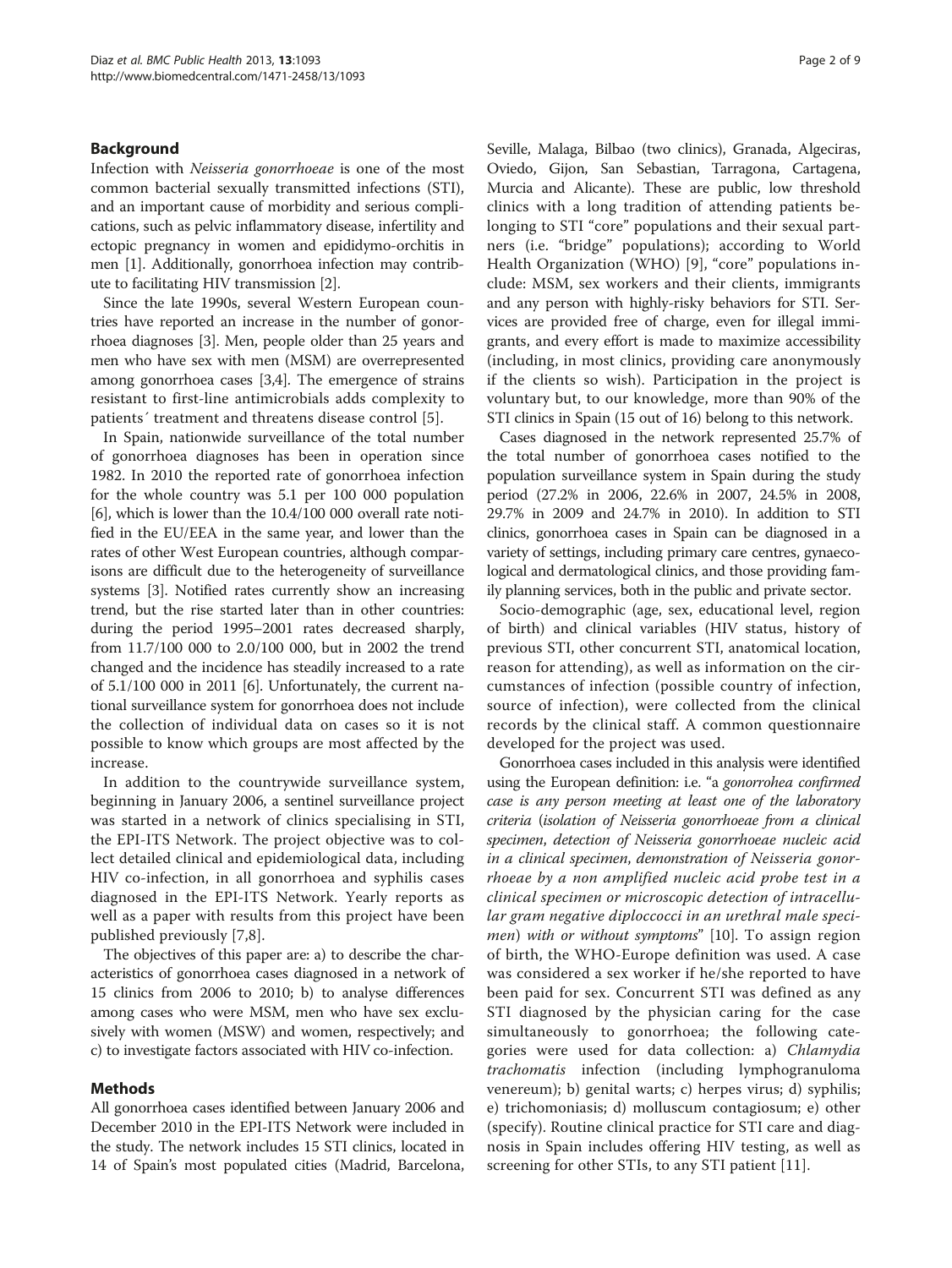Data were collected in the context of sentinel surveillance, as described in the Spanish Multisectorial Plan on HIV/AIDS, 2008–2012; therefore, neither ethical approval nor informed consent was required (Ley 33/ 2011, de 4 de octubre, General de Salud Pública). The only identifier included in the questionnaire was an alphanumeric code exclusively used for quality control after which data were treated and analysed anonymously. The ethical principles of the Helsinki Declaration of 1964 (revised by the World Medical Organization in Edinburgh, 2000) were followed, and to comply with the requirements of the Organic Law 15/1999 of Data Protection in Spain, the database was registered in the Spanish Data Protection Agency (Registry number 2080910068).

Cases with missing information, either on gender or on gender of their sexual partners  $(n = 20)$ , were excluded from the global analysis. Frequency distributions for each categorical variable, stratified by sex and transmission route (MSW, heterosexual females and MSM), were calculated, as well as the median and  $25<sup>th</sup>$  and  $75<sup>th</sup>$  percentiles  $(P_{25}-P_{75})$  for age. To evaluate the association between categorical variables the chi-squared or Fisher's tests were used, and the U Mann–Whitney test for age. Trends were evaluated using the chi-square for trend.

HIV/gonorrhoea co-infection was calculated and a logistic regression model was fitted to identify factors associated with co-infection. The adjusted odds ratio and its 95% confidence interval (AOR; 95% CI) was the measure of association.

# Results

From 2006 to 2010, a total of 2385 gonorrhoea cases were identified in the participating centres. Of these, 1320 (55.3%) occurred among MSM, 747 (31.3%) among MSW and 318 (13.3%) among heterosexual females; twenty cases with missing information, either on gender or on gender of their sexual partners, were excluded from the analysis.

The number of cases collected increased from 387 in 2006 to 569 in 2010 (Figure 1). More than half of the annual diagnoses occurred in MSM (range: 45.6%-62.9%), and an increasing trend was found in the proportion of MSM diagnosed with gonorrhoea during the study period (from 55.8% in 2006 to 62.9% in 2010) (p < 0.05). No trends were found among the other two groups.

# Socio-demographic characteristics

Median age of cases was 29 years (IQR: 24–36), lower in females than in MSW (27.0 years ( $P_{25}P_{75}$ : 22–33) vs. 30.0 years  $(P_{25}-P_{75}; 25-36)$ , respectively)  $(p < 0.05)$ , while no difference was found between MSM and MSW. Only among the latter, the percentage in the age group of 25–34 years increased from 36.3% in 2006 to 47.3% in 2010.

More MSM than MSW had completed secondary/ university education ( $p < 0.05$ ) without differences between MSW and women. By region of birth, MSM and MSW were mostly Spaniards while females were mostly born outside Spain. The commonest region of birth among foreigners was Latin America, but the second region differed across all groups: for MSM, this region was Western Europe, for MSW it was Africa, and for women, Central/Eastern Europe (Table [1](#page-3-0)). In the study period an increasing trend of diagnosed gonorrhoea was observed in both Latin-American (from 13.4% in 2006 to 16.5% in 2010) and Western European MSM (from 5.6% in 2006 to 8.7% in 2010), whereas no trend was observed in the other groups.

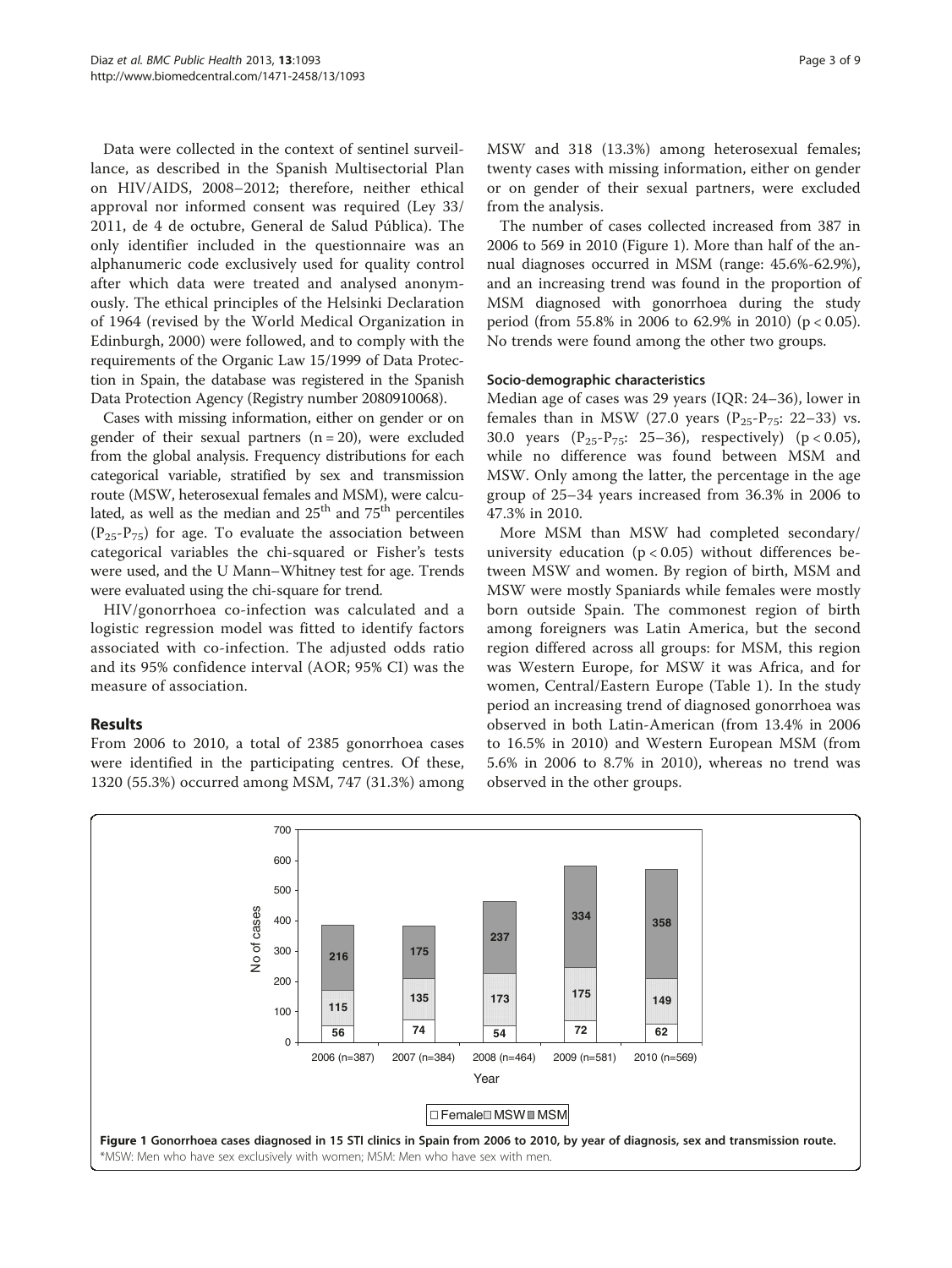|                                    | Female<br>$(n = 318)$ |            | Men who have sex exclusively with women<br>$(MSW) (n = 747)$ |        | Men who have sex with men<br>$(MSM)$ (n = 1320) |        | <b>Total</b><br>$(n = 2385)$ |            |
|------------------------------------|-----------------------|------------|--------------------------------------------------------------|--------|-------------------------------------------------|--------|------------------------------|------------|
|                                    | n                     | (%)        | n                                                            | (%)    | n                                               | (%)    | n                            | (%)        |
| Age group (years)                  |                       |            |                                                              |        |                                                 |        |                              |            |
| <20                                | 28                    | (8.8)      | 49                                                           | (6.6)  | 41                                              | (3.1)  | 118                          | (4.9)      |
| $20 - 24$                          | 92                    | (28.9)     | 135                                                          | (18.1) | 253                                             | (19.2) | 480                          | (20.1)     |
| 25-34                              | 130                   | (40.9)     | 341                                                          | (45.6) | 612                                             | (46.4) | 1083                         | (45.4)     |
| 35-44                              | 43                    | (13.5)     | 146                                                          | (19.5) | 319                                             | (24.2) | 508                          | (21.3)     |
| $\geq 45$                          | 24                    | (7.5)      | 70                                                           | (9.4)  | 93                                              | (7.0)  | 187                          | (7.8)      |
| Unknown                            | $\mathbf{1}$          | (0.3)      | 6                                                            | (0.8)  | 2                                               | (0.2)  | 9                            | (0.4)      |
| <b>Educational level completed</b> |                       |            |                                                              |        |                                                 |        |                              |            |
| <b>Illiteracy</b>                  | 5                     | (1.6)      | 15                                                           | (2.0)  | 5                                               | (0.4)  | 25                           | (1.0)      |
| Primary education                  | 83                    | (26.1)     | 214                                                          | (28.7) | 149                                             | (11.3) | 446                          | (18.7)     |
| Secondary education                | 83                    | (26.1)     | 195                                                          | (26.1) | 360                                             | (27.3) | 638                          | (26.8)     |
| University education               | 36                    | (11.3)     | 86                                                           | (11.5) | 434                                             | (32.9) | 556                          | (23.3)     |
| Unknown                            |                       | 111 (34.9) | 237                                                          | (31.7) | 372                                             | (28.2) | 720                          | (30.2)     |
| Region of birth                    |                       |            |                                                              |        |                                                 |        |                              |            |
| Spain                              | 134                   | (42.1)     | 513                                                          | (68.7) | 950                                             | (72.0) | 1597                         | (67.0)     |
| Western Europe                     | 5                     | (1.6)      | 14                                                           | (1.9)  | 93                                              | (7.0)  | 112                          | (4.7)      |
| Central/Eastern Europe             | 32                    | (10.1)     | 41                                                           | (5.5)  | 23                                              | (1.7)  | 96                           | (4.0)      |
| Latin America                      | 127                   | (39.9)     | 83                                                           | (11.1) | 209                                             | (15.8) | 419                          | (17.6)     |
| North Africa                       | 5                     | (1.6)      | 51                                                           | (6.8)  | 16                                              | (1.2)  | 72                           | (3.0)      |
| Sub-Saharan Africa                 | 10                    | (3.1)      | 23                                                           | (3.1)  | $\overline{2}$                                  | (0.2)  | 35                           | (1.5)      |
| Other/Unknown                      | 5                     | (1.6)      | 22                                                           | (2.9)  | 27                                              | (2.0)  | 54                           | (2.3)      |
| Previous STI (other than HIV)      | 59                    | (18.6)     | 169                                                          | (22.6) | 640                                             | (48.5) | 868                          | (36.4)     |
| HIV diagnosed*                     | 3                     | (1.0)      | 15                                                           | (2.3)  | 249                                             | (20.9) | 267                          | (12.4)     |
| Concurrent STI (other than HIV)    | 95                    | (29.9)     | 138                                                          | (18.5) | 326                                             | (24.7) | 559                          | (23.4)     |
| One                                | 87                    | (27.4)     | 126                                                          | (16.9) | 293                                             | (22.2) | 506                          | (21.2)     |
| More than one                      | 8                     | (2.5)      | 12                                                           | (1.6)  | 33                                              | (2.5)  | 53                           | (2.2)      |
| Reason for attending the clinic    |                       |            |                                                              |        |                                                 |        |                              |            |
| Symptoms                           | 65                    | (20.4)     | 666                                                          | (89.2) | 957                                             | (72.5) | 1688                         | (70.8)     |
| Screening                          | 92                    | (28.9)     | 15                                                           | (2.0)  | 132                                             | (10.0) | 239                          | (10.0)     |
| Partner notification               |                       | 113 (35.5) | 11                                                           | (1.5)  | 118                                             | (8.9)  |                              | 242 (10.1) |
| Unknown                            | 48                    | (15.1)     | 55                                                           | (7.4)  | 113                                             | (8.6)  | 216                          | (9.1)      |
| <b>Anatomical location</b>         |                       |            |                                                              |        |                                                 |        |                              |            |
| Urethra                            | 3                     | (0.9)      | 694                                                          | (92.9) | 769                                             | (58.3) | 1466                         | (61.5)     |
| Rectum                             | 10                    | (3.1)      | 0                                                            | (0.0)  | 278                                             | (21.1) | 288                          | (12.1)     |
| Pharynx                            | 94                    | (29.6)     | 7                                                            | (0.9)  | 68                                              | (5.2)  | 169                          | (7.1)      |
| Cervix                             | 145                   | (45.6)     | 0                                                            | (0.0)  | $\mathsf{O}\xspace$                             | (0.0)  | 145                          | (6.1)      |
| Multiple anatomical sites          | 43                    | (13.5)     | 9                                                            | (1.2)  | 89                                              | (6.7)  | 141                          | (5.9)      |
| Other/ Unknown                     | 23                    | (6.9)      | 37                                                           | (5.0)  | 116                                             | (8.8)  | 176                          | (7.3)      |
| Probable source of infection       |                       |            |                                                              |        |                                                 |        |                              |            |
| Steady partner (solely)            | 100                   | (31.4)     | 95                                                           | (12.7) | 163                                             | (12.3) | 358                          | (15.0)     |
| Casual partner (solely)            | 34                    | (10.7)     | 305                                                          | (40.8) | 651                                             | (49.3) | 990                          | (41.5)     |
| Steady and casual partner          | 31                    | (9.7)      | 94                                                           | (12.6) | 193                                             | (14.6) | 318                          | (13.3)     |

# <span id="page-3-0"></span>Table 1 Characteristics of gonorrhoea cases, by sex and transmission route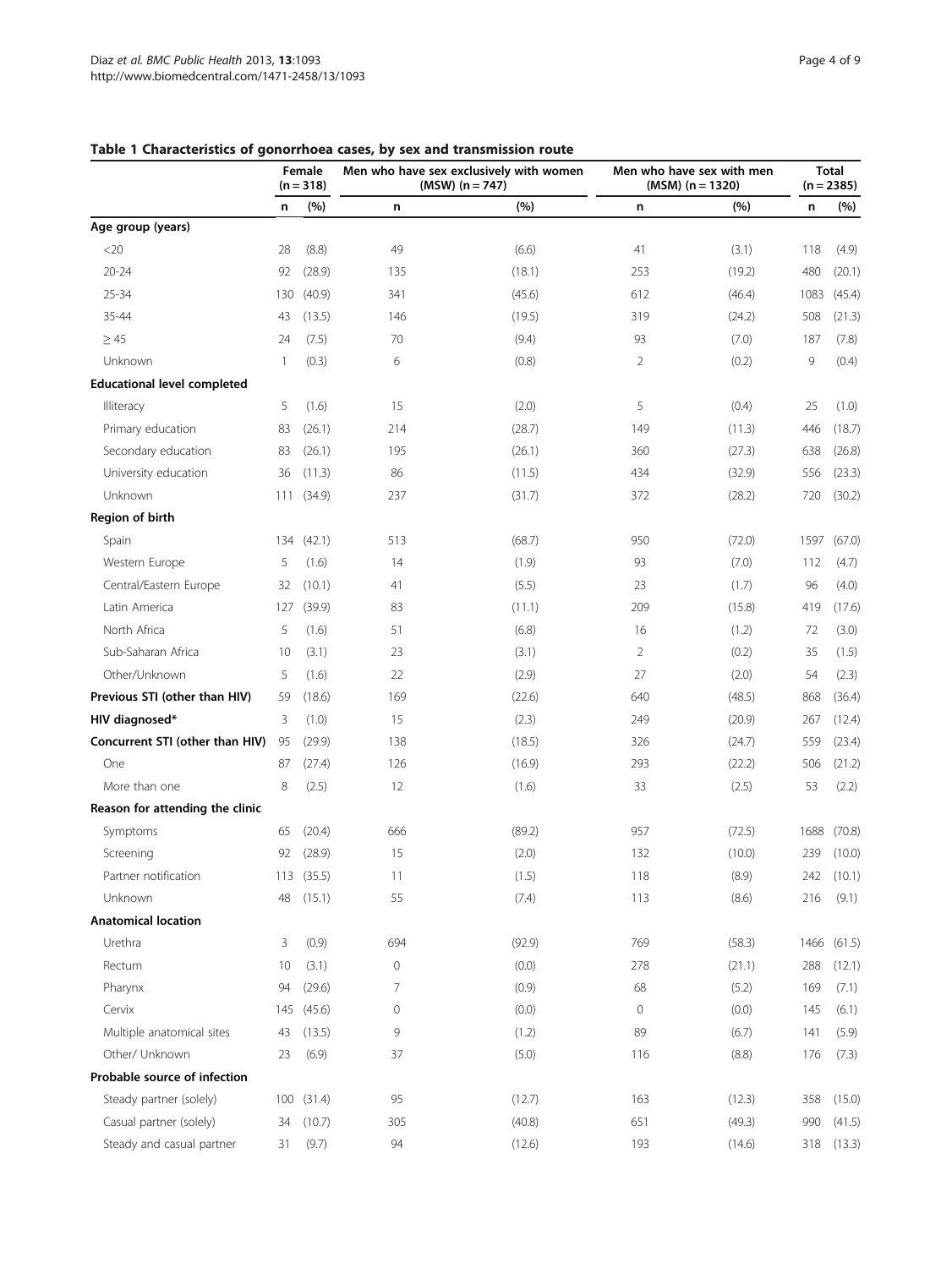| Being a sex worker   | (40.9)<br>130 |    | 1.3    | (2.3)  | (7.2)         |
|----------------------|---------------|----|--------|--------|---------------|
| Client of sex worker | (0.6)         |    | (23.4) | (0.8)  | (7.8)<br>187  |
| Unknown              | (6.6)<br>2    | 68 | (9.1   | (20.6) | (15.1)<br>361 |

Table 1 Characteristics of gonorrhoea cases, by sex and transmission route (Continued)

MSM: Men who have sex with men; MSW: men who have sex exclusively with women.

\*128 cases among MSM, 94 among MSW and 13 among females were excluded from the denominator because their HIV status was unknown.

#### Clinical characteristics

Almost 40% of cases had a history of STI and this was more common among MSM than among MSW ( $p < 0.05$ ), whereas there were no significant differences between MSW and women (Table [1](#page-3-0)). During the study period, the proportion of cases with previous STI increased only among MSM (from 32.4% in 2006 to 65.1% in 2010).

The majority of males sought care because they had symptoms, this not being the case among women. Nevertheless, one in ten MSM were diagnosed with gonorrhoea as a result of screening (Table [1](#page-3-0)).

The urethra was the most frequent site of infection in male cases followed by the rectum in MSM. Most females had cervical gonorrhoea infection, but in almost 30% N. gonorrhoeae was isolated in the pharynx. Multisite infections were more frequent in women and MSM than in MSW (Table [1](#page-3-0)). A total of 334 MSM (25.3%), 125 MSW (16.7%) and 36 women (11.3%) attributed their infection to oral sex exclusively.

Concurrent diagnoses with other STI (apart from HIV) was quite frequent. Both MSM and heterosexual women had more concurrent diagnoses than MSW (Table [1](#page-3-0)). Chlamydia trachomatis infection and genital warts were the most frequently diagnosed STI in all sex-transmission categories, but MSM had a greater prevalence of concurrent syphilis diagnoses than the other patients (Figure 2).

No case was found to be resistant to ceftriaxone.

# Characteristics related to transmission

Countries other than Spain were reported as the possible place of infection by only 38 patients (1.6%), with no differences between groups.

The majority of males indicated solely "sexual contact with a casual partner" as the likely source of gonorrhoea infection (Table [1](#page-3-0)). Transactional sex was reported frequently as the likely source of infection among MSW, and these patients were older than their counterparts infected through sex with a steady and/or causal partner (median age: 34 vs. 28 years,  $p < 0.05$ ); no further differences by region of birth, educational level, HIV status, history of STI or reason for attending the clinic were found among these two groups.

Sex workers were overrepresented among females cases compared to males (Table [1\)](#page-3-0). Most female sex workers (FSW) were foreigners (90.3%), mainly from Latin America and Eastern Europe (68.5% and 15.4% of FSW, respectively), with a median age of 28 years  $(P_{25}-P_{75}:$ 24–34.5) and low educational level (only 26.2% had secondary/university education). Almost one third (30.8%) reported a previous STI, and the most frequent reason for attending the clinic was to undergo periodic screening (53.8%). Pharyngeal gonorrhoea was very common among FSW (53.1%), and 8.5% of them presented multisite infection. Only one FSW was infected with HIV.

A total of 41 men were sex workers (10 MSW and 31 MSM). Their median age was 29.0 years ( $P_{25}P_{75}$ : 25–34),

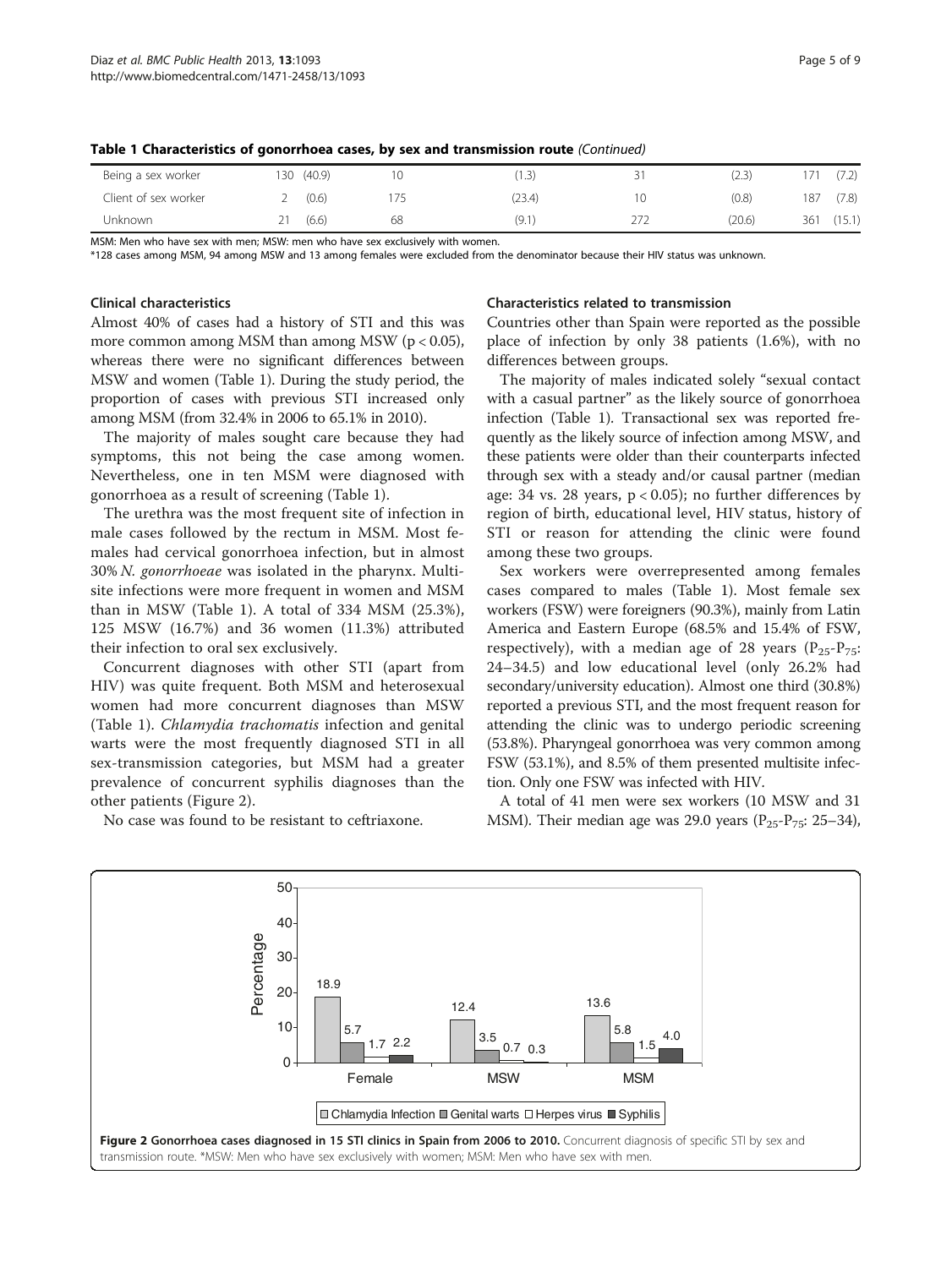46.3% were Latin-Americans, 31.7% Spaniards, 12.2% Eastern Europeans and 9.7% came from other regions. Almost 54% had had STI in the past, and 31.7% were co-infected with HIV. The majority (63.4%) reported symptoms, and the most common locations were the urethra (48.8%) and the rectum (26.8%); one in ten cases had multiple locations.

#### HIV Co-infection

Information on HIV status was available for a total of 2150 gonorrhoea cases (90.3% of MSM, 87.4% of MSW and 95.9% of heterosexual females). HIV co-infection was highest among MSM (20.9%) followed by MSW (2.3%) (Table [1\)](#page-3-0). A significant increasing trend in gonorrhoea/ HIV co-infection was found among MSM (from 15.9% in 2006 to 27.8% in 2010). In the multivariate analysis factors associated with co-infection were: age older than 35 years, low educational level, origin in Western Europe or Latin-America, being MSM, history of STI, having a concurrent STI, and reporting an HIV infected partner as the source of gonorrhoea infection. On the contrary, women were less likely to be infected with HIV (Table 2).

Among HIV co-infected people with available information (81.6%) a total of 153 cases (70.2%) were aware of their HIV status before the gonorrhoea diagnosis: 72.6% of MSM (146 of 201 cases), 35.7% of MSW (5 of 14 cases) and 66.7% of women (2 of 3 cases).

# **Discussion**

This is the first study presenting a description of the epidemiological and clinical characteristics of gonorrhoea cases diagnosed in a broad area in Spain. Its results help to characterise the most-at-risk groups for gonorrhoea infection in the country, and show differences by sex, transmission route and country of birth which should be taken into consideration when implementing control measures.

As shown by the high proportion of cases with previous STI episodes or concurrent STI, and the high HIV prevalence, individuals diagnosed with gonorrhoea in the EPI-ITS network are most likely at high risk of contracting and transmitting gonorrhoea, i.e. they are "core" populations for this infection. This result was to be expected given the characteristics of the participating clinics.

More than half of the cases occurred in MSM whereas, according to the Spanish Survey on Health and Sexual Behaviour (SHSB) (carried out in 2003 in a probability sample of the Spanish population), only 3.9% of men reported having had sex with other men at least once in their lifetime [\[12](#page-7-0)]. Even if figures have changed since the survey was performed it is clear that there is an overrepresentation of MSM among gonorrhoea cases in our study, a result common with other studies performed in similar

# Table 2 Factors related to HIV/gonorrhoea co-infection

| <b>Variables</b>                                             |            | HIV/gonorrhoea<br>co-infection |  |  |
|--------------------------------------------------------------|------------|--------------------------------|--|--|
|                                                              | <b>AOR</b> | 95% CI                         |  |  |
| Age group (years) (25-34 years)                              |            |                                |  |  |
| $<$ 25                                                       | 0.8        | $0.5 - 1.2$                    |  |  |
| 35-44                                                        | 1.9        | $1.3 - 2.6$                    |  |  |
| $\geq 45$                                                    | 1.9        | $1.1 - 3.2$                    |  |  |
| <b>Educational level (Secondary/University</b><br>education) |            |                                |  |  |
| Illiteracy/Primary education                                 | 1.6        | $1.0 - 2.4$                    |  |  |
| Unknown                                                      | 1.2        | $0.8 - 1.7$                    |  |  |
| Region of birth (Spain)                                      |            |                                |  |  |
| Western Europe                                               | 2.1        | $1.2 - 3.7$                    |  |  |
| Central/Eastern Europe                                       | 1.5        | $0.6 - 3.8$                    |  |  |
| Latin America                                                | 2.0        | $1.4 - 2.9$                    |  |  |
| Africa                                                       | 1.3        | $0.5 - 3.5$                    |  |  |
| Other/Unknown                                                | 0.6        | $0.1 - 2.3$                    |  |  |
| Sex/Transmission category (MSW)                              |            |                                |  |  |
| <b>MSM</b>                                                   | 6.3        | $3.5 - 11.4$                   |  |  |
| Female                                                       | 0.2        | $0.1 - 0.8$                    |  |  |
| Previous STI (No)                                            |            |                                |  |  |
| Yes                                                          | 3.1        | $2.1 - 4.5$                    |  |  |
| Concurrent STI (No)                                          |            |                                |  |  |
| Yes                                                          | 1.6        | $1.2 - 2.2$                    |  |  |
| Probable source of gonorrhoea infection (Steady<br>partner)  |            |                                |  |  |
| Casual partner (solely)                                      | 1.0        | $0.6 - 1.6$                    |  |  |
| Steady and casual partner                                    | 0.8        | $0.5 - 1.5$                    |  |  |
| Being a sex worker                                           | 2.0        | $0.8 - 4.7$                    |  |  |
| Client of sex worker                                         | 0.5        | $0.1 - 1.7$                    |  |  |
| HIV status of sex partner (HIV negative/<br>Unknown)         |            |                                |  |  |
| HIV diagnosed                                                | 5.9        | $2.8 - 12.4$                   |  |  |
| Year of diagnosis (2006)                                     |            |                                |  |  |
| 2007                                                         | 1.0        | $0.6 - 1.8$                    |  |  |
| 2008                                                         | 1.3        | $0.7 - 2.2$                    |  |  |
| 2009                                                         | 0.9        | $0.5 - 1.4$                    |  |  |
| 2010                                                         | 1.7        | $1.1 - 2.8$                    |  |  |

Reference categories in parentheses.

Multivariate logistic regression analysis.

AOR: Adjusted Odds ratio; CI: confidence interval; MSM: Men who have sex with men; MSW: men who have sex exclusively with women.

settings both in Spain (Madrid [\[13\]](#page-7-0) and Barcelona [[14](#page-7-0)]) and elsewhere [[15](#page-7-0)]. HIV prevalence among MSM was very high, 20.9%, although this figure is intermediate between the 31% found in the United Kingdom (UK) [[16](#page-7-0)] and the 11% found in a Stockholm in studies performed in STI clinics [\[17\]](#page-7-0). It is worrisome that most HIV-infected MSM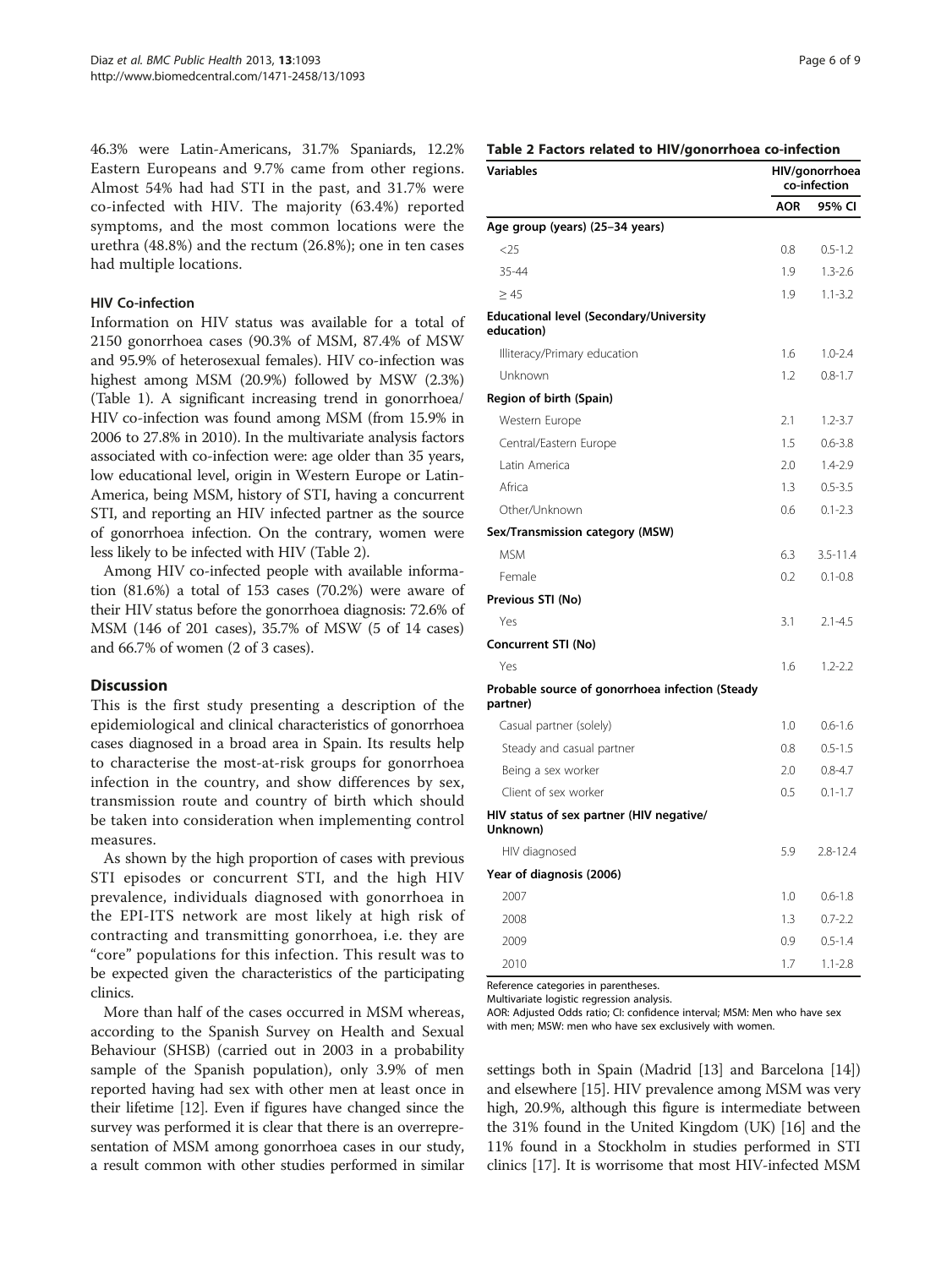were aware of their status before their gonorrhoea diagnosis, and yet they had not used condoms, a finding also described in other studies [[17](#page-7-0)], which highlights the importance of continuous reinforcement of secondary prevention in MSM infected with HIV. The fact that in our study HIV prevalence is increasing only among MSM gonorrhoea cases adds urgency to this recommendation.

The percentage of rectal gonorrhoea among MSM found in our study is lower than reported in STI clinics in Germany and the UK (35% and 31% respectively) [[16,18\]](#page-7-0). Similarly, the proportion pharyngeal location (5.2%) is lower that the figures found in Germany (7.3%) [[18](#page-7-0)], and in the Norwegian surveillance system (7%) [[19](#page-7-0)]. These variations could be due to differences in the study populations but, since both pharyngeal and rectal gonorrhoea are usually asymptomatic, our findings likely reflect low rates of screening in the MSM population, given that in our study the majority of MSM cases were symptomatic, or low rates of comprehensive and adequately tailored testing procedures.

The overrepresentation of foreigners among female patients is the consequence of the high proportion of sex workers among this group, since it is well known than around 90% of FSW in Spain were born out of the country [[20\]](#page-7-0). This is also the most likely explanation for the high proportion of concurrent STI diagnoses found in this and other Spanish studies [[21,22\]](#page-8-0).

In spite of the high proportion of concurrent STI diagnoses among FSW with gonorrhoea in our study, HIV prevalence among them is quite low and, if compared with previous studies performed in FSW in Spain, remains stable [\[21-23\]](#page-8-0); this could be due, as has been found in other studies [[21,22\]](#page-8-0), to high levels of condom use with clients, at least in vaginal sex, and/or to a low HIV prevalence among their clients. Pharyngeal gonorrhoea was very common among FSW in our study (53.1%), a result also found in other studies, which has been attributed to lack of consistent condom use for oral versus vaginal sex [[24](#page-8-0)]. It is also possible that frequent screening in the FSW population has contributed to the high proportion of the pharyngeal location.

Unprotected sex with casual partners was the most important source of infection in male patients. This finding has also been reported in Norway [[19\]](#page-7-0). These results are very important because they reflect a lack of risk perception in men and make it more difficult to conduct partner notification.

An important proportion of MSW in our study contracted gonorrhoea through sexual contact with a FSW. Results from the SHSB showed that 25.4% of men in Spain had had transactional sex in their lifetime, and 5.7% of them had done so in the previous 12 months; at the time of the survey, these were the highest proportions ever described in developed countries [\[25\]](#page-8-0). Use of transactional sex was associated, among other factors, with age older than 25, low educational level and foreign origin, which are also common in our population. Interestingly, 95% of men who reported having paid for sex in the last 5 years in the SHSB also reported condom use in their last paid contact, which obviously has not been the case in our study. However, in the SHSB sexual contact was defined as penetrative sex (either vaginal, anal or oral), which is not the case in our study where 35% of male clients of FSW contracted the infection solely through oral sex, a situation in which condom use is less common.

Studies performed in other Western European countries found an important proportion of heterosexual males having been infected with gonorrhoea while abroad [[19](#page-7-0),[26,27](#page-8-0)]. This is not the case in our study, where in all sex-transmission categories most infections were acquired within the country.

Foreigners are overrepresented in all sex-transmission categories, from a high of 57.9% in women to a low of 28.0% in MSM, comparing to the proportion of foreigners in the general population in Spain (14% in 2010). Latin-Americans are the main immigrant group in all categories, but the second group varies, reflecting different migration patterns among groups [[19](#page-7-0)[,28\]](#page-8-0).

This study has limitations. Variables such as educational level and probable source of infection have a substantial proportion of missing data. Furthermore, cases are not representative of all gonorrhoea cases in Spain, therefore the results can only be extrapolated to the setting from which the cases arose and not to the whole Spanish population. However, to our knowledge, most of the STI clinics operating in Spain belong to this network and cases included in this study represent more than one fourth of all gonorrhoea cases declared in Spain from 2006 to 2008.

# Conclusions

This study helps to identify STI core populations for gonorrhoea infection in Spain, and provides important information that should guide policies to be applied in the future to these groups. As is common in most developed countries, MSM emerge as a priority group for the implementation of such policies, in particular, HIVinfected MSM.

#### Abbreviations

STI: Sexually transmitted infections; HIV: Human immunodeficiency virus; MSM: Men who have sex with men; MSW: Men who have sex exclusively with women; FSW: Female sex workers; SHSB: Spanish survey on health and sexual behaviour; OR: Odds ratio; CI: Confidence interval.

#### Competing interests

The authors declare that they have no competing interests.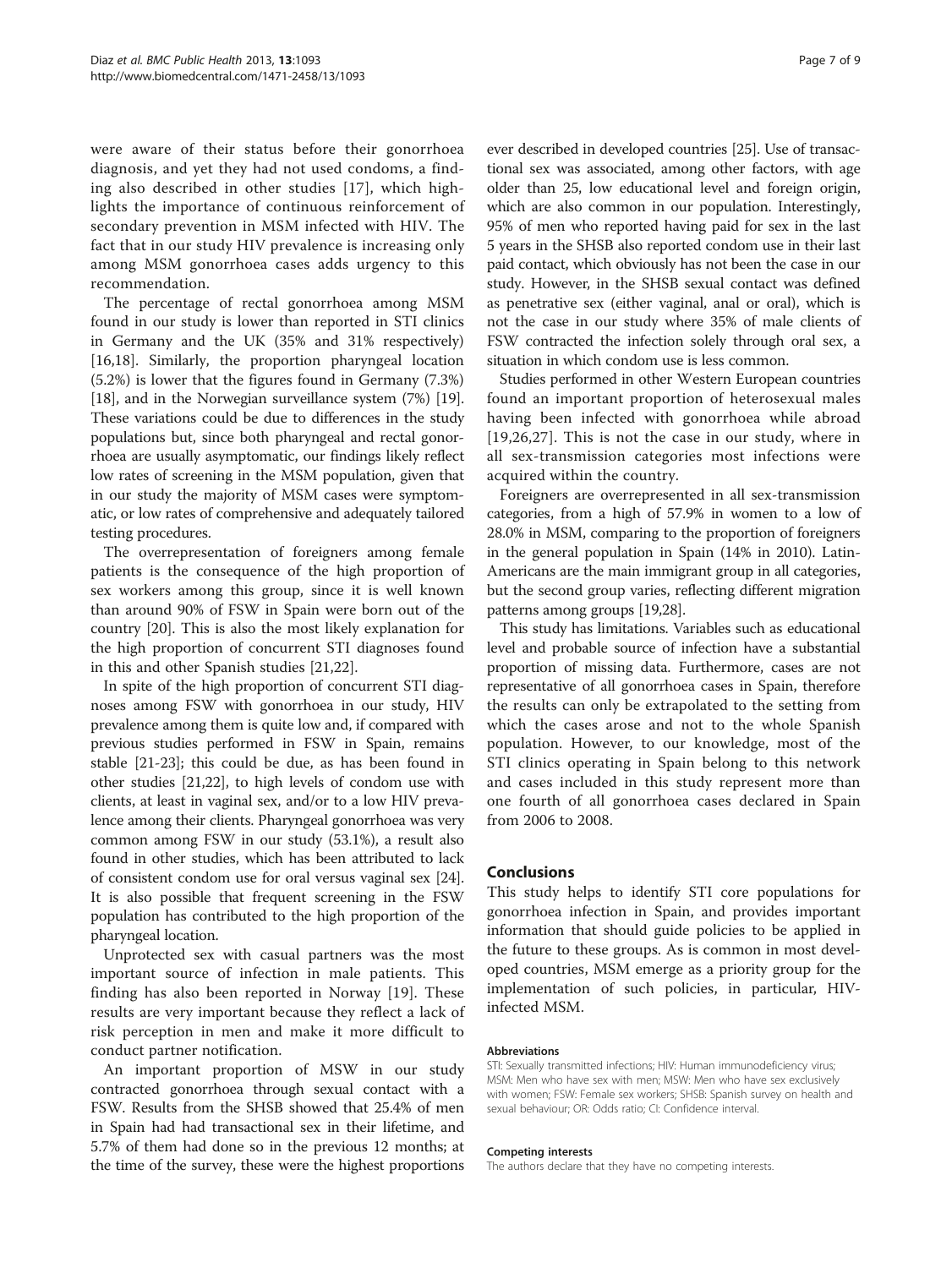#### <span id="page-7-0"></span>Authors' contributions

AD supervised field work and data collection, planned and performed the statistical analysis and wrote the first version of the manuscript. CG performed data collection and management, quality control and reviewed all the manuscript drafts. JAV, EF, IS, JB, FG, CC, JLdeM, VE, MLJ, BM, IP, JS, MJB, MA, JMU and STI Study Group: were the clinicians responsible for patient recruitment and follow-up in the participating centres. They all participated in development of the study protocol, collection of epidemiological and clinical data, and critical review of all versions of the manuscript. MD made important contributions to the manuscript and wrote the last version. All authors read and approved the final manuscript.

#### Acknowledgements

The authors wish to thank Kathy Fitch and Layla Harrington for the English review.

#### Financial support

This work was supported by the Foundation for Research and Prevention of AIDS in Spain (Fundación para la Investigación y la Prevención del SIDA en España–FIPSE) grant number 36646/07, by the Instituto de Salud Carlos III grant number EPY-1352/10 and CIBER de Epidemiología y Salud Pública (CIBERESP)

#### Members of the STI Study Group:

A Diaz, M Diez, C Garriga (Centro Nacional de Epidemiología, Madrid); J Suarez (Centro ETS, Algeciras); JM Ureña, E Castro, V Benavides, M Gómez (Centro de ETS y Orientación Sexual, Granada); B Martínez, MA García, L Godoy (Unidad de Promoción y Apoyo a la Salud, Málaga); I Pueyo, E Ruiz, C Redondo, C Martinez, D Sánchez (Centro de ETS, Sevilla); JA Varela, C López, L Otero (Unidad de ETS, Gijón); ML Junquera, M Cuesta, F Vázquez, F Carreño (Unidad de ETS. Hospital Monte Naranco, Oviedo); L Gil (Centro Atención de ITS (CAITS), Palma de Mallorca); MJ Barberá, E Arellano, P Saladié, P Armengol, M Arando, M Vall, M Gosch, MA Álvarez, A Vives, I Oliveira, G Euba, S Börjesson (Unidad de Infecciones de Transmisión Sexual. Programa especial de enfermedades infecciosas Vall d'Hebron-Drassanes. Hospital Universitario Vall d'Hebron, Barcelona); J Boronat (Unidad ITS, CAP Tarragonès, Tarragona); FJ Bru, C Colomo, A Comunión, R Martín, S Marinero (Programa de Prevención del Sida, Madrid); J del Romero, T Puerta, C Rodríguez, M Vera, B Menéndez, J Ballesteros, P Clavo (Centro Sanitario Sandoval, Madrid); J Belda, E Fernández, T Zafra, S Colomina, E Galán (Centro de Información y Prevención del Sida (CIPS), Alicante); F Gual (Comité de apoyo a trabajadoras del sexo (CATS), Murcia); J Balagué (Unidad ETS, Cartagena); M Cámara, J López de Munain, N Aparicio, A Aizpuru (Unidad ETS.Sº Enfermedades Infeccionas. H. Basurto, Bilbao); V Esteban, R. Cisterna, G Ezpeleta, JA Álava (Consulta ETS. Sº Microbiología Clínica. H. Basurto, Bilbao); I Sanz, X Camino (Consulta ETS. San Sebastián); P Gómez-Pintado (Instituciones Penitenciarias).

#### Author details

<sup>1</sup>Instituto de Salud Carlos III, Área de Epidemiología del VIH y comportamientos de riesgo, Centro Nacional de Epidemiologia, C/ Monforte de Lemos, 5, 28029 Madrid, Spain. <sup>2</sup>Centro ETS, Gijón, Spain. <sup>3</sup>Centro de Información y Prevención del Sida, Alicante, Spain. <sup>4</sup>Plan del Sida del País Vasco, San Sebastián, Spain. <sup>5</sup>Unidad ITS, CAP Tarragonès, Tarragona, Spain.<br><sup>6</sup>Comité de Apovo a las Trabajadoras del sexo (CATS). Murcia, Spain. Comité de Apoyo a las Trabajadoras del sexo (CATS), Murcia, Spain. <sup>7</sup> Programa de Prevención del Sida y ETS, Madrid, Spain. <sup>8</sup>Unidad ETS, Enfermedades Infecciosas, Hospital de Basurto, Bilbao, Spain. <sup>9</sup>Servicio Microbiología Clínica, Hospital Basurto, Bilbao, Spain. 10Unidad de ETS, Hospital Monte Naranco, Oviedo, Spain. <sup>11</sup>Unidad de Promoción y Apoyo a la Salud (UPAS), Málaga, Spain. <sup>12</sup>Centro ETS, Sevilla, Spain. <sup>13</sup>Centro ETS, Algeciras, Spain. 14Unidad de ITS. Programa especial de enfermedades infecciosas Vall d'Hebron-Drassanes, Hospital Universitario Vall d'Hebron, Barcelona, Spain. <sup>15</sup>Centro de ETS y Orientación Sexual, Granada, Spain.<br><sup>16</sup>Plan Nacional sobre el Sida. S.G. de Promoción de la Salud y Epidemiología. Ministerio de Sanidad, Servicios Sociales e Igualdad, Madrid, Spain. 17CIBER de Epidemiología y Salud Pública (CIBERESP). Instituto de Salud Carlos III, Madrid, Spain.

#### Received: 16 May 2013 Accepted: 18 November 2013 Published: 25 November 2013

#### References

- Bignell C: 2009 European (IUSTI/WHO) guideline on the diagnosis and treatment of gonorrhoea in adults. Int J STD AIDS 2009, 20:453–7.
- 2. Fleming DT, Wasserheit JN: From epidemiological synergy to public health policy and practice: the contribution of other sexually transmitted diseases to sexual transmission of HIV infection. Sex Transm Infect 1999, 75:3–17.
- 3. European Centre for Disease Prevention and Control: Sexually transmitted infections in Europe, 1990–2010. Stockholm: ECDC; 2012.
- 4. Savage EJ, Hughes G, Ison C, et al: Syphilis and gonorrhoea in men who have sex with men: a European overview. Euro Surveill 2009, 14:47.
- European Centre for Disease Prevention and Control: Response plan to control and manage the threat of multidrug-resistant gonorrhoea in Europe. Stockholm: ECDC; 2012.
- 6. Servicio de Vigilancia Epidemiológica. Centro Nacional de Epidemiología: Instituto de Salud Carlos III. Comentario epidemiológico de las Enfermedades de Declaración Obligatoria y Sistema de Información Microbiológica. España. Año 2011. Boletin Epidemiológico Semanal 2012, 20(14):133–134. Available from: [http://revista.isciii.es/index.php/bes/issue/](http://revista.isciii.es/index.php/bes/issue/view/156) [view/156.](http://revista.isciii.es/index.php/bes/issue/view/156)
- 7. Grupo de trabajo sobre ITS: Diagnósticos de sífilis y gonococia en una red de centros de ITS: características clínico-epidemiológicas. Resultados julio 2005-diciembre 2010. Madrid: Centro Nacional de Epidemiología. 2012. [http://www.isciii.es/ISCIII/es/contenidos/fd-servicios-cientifico-tecnicos/fd](http://www.isciii.es/ISCIII/es/contenidos/fd-servicios-cientifico-tecnicos/fd-vigilancias-alertas/fd-enfermedades/fd-sida/Informe-EPI-ITS-2005-2010.pdf)[vigilancias-alertas/fd-enfermedades/fd-sida/Informe-EPI-ITS-2005-2010.pdf](http://www.isciii.es/ISCIII/es/contenidos/fd-servicios-cientifico-tecnicos/fd-vigilancias-alertas/fd-enfermedades/fd-sida/Informe-EPI-ITS-2005-2010.pdf).
- 8. Diaz A, Junquera ML, Esteban V, Martínez B, Pueyo I, Suarez J, STI Study Group and EPI-VIH Group: HIV/STI co-infection among men who have sex with men in Spain. Euro Surveill 2009, 14:19426.
- World Health Organization: Global strategy for the prevention and control of sexually transmitted infections: 2006–2015. Geneva: breaking the chain of transmission; 2007.
- 10. European Commission: Commission decision 2008/426/EC of 28 April 2008 amending Decision 2002/253/EC laying down case definitions for reporting communicable diseases to the Community network under Decision No 2119/ 98/EC of the European Parliament and of the Council. 2008. [http://ec.europa.eu/](http://ec.europa.eu/health/communicable_diseases/early_warning/comm_legislation_en.htm) [health/communicable\\_diseases/early\\_warning/comm\\_legislation\\_en.htm.](http://ec.europa.eu/health/communicable_diseases/early_warning/comm_legislation_en.htm)
- 11. Grupo de trabajo sobre ITS: Infecciones de transmisión sexual: Diagnóstico, tratamiento, prevención y control. Madrid, 2011. [http://www.msssi.gob.es/](http://www.msssi.gob.es/ciudadanos/enfLesiones/enfTransmisibles/sida/vigilancia/DocITS2011.pdf) [ciudadanos/enfLesiones/enfTransmisibles/sida/vigilancia/DocITS2011.pdf.](http://www.msssi.gob.es/ciudadanos/enfLesiones/enfTransmisibles/sida/vigilancia/DocITS2011.pdf)
- 12. Instituto Nacional de Estadística: Secretaria del Plan Nacional sobre el Sida. Encuesta de Salud y Hábitos Sexuales 2003. Informe general. Instituto Nacional de Estadística; 2006.
- 13. Cano S, Fuentes M, Ballesteros J, Clavo P, Menéndez B, Del Romero J: Diagnósticos de gonorrea en un centro de infecciones de transmision sexual y su relacion con el virus de la inmunodeficiencia humana y otras infecciones de transmision sexual, Madrid 2005. Enferm Infecc Microbiol Clin 2009, 27:338–41.
- 14. Vall Mayans M, Sanz Colomo B, Loureiro Varela E, Armengol Egea P: Infecciones de transmision sexual en Barcelona mas alla del 2000. Med Clin (Barc) 2004, 122:18-20.
- 15. UK The Collaborative Group for HIV and STI Surveillance: Testing Times. HIV and other Sexually Transmitted Infections in the United Kingdom: 2007. London: Health Protection Agency, Centre for Infections; 2007.
- 16. Delpech V, Martin IM, Hughes G, Nichols T, James L, Ison CA, Gonococcal Resistance to Antimicrobials Surveillance Programme Steering Group: Epidemiology and clinical presentation of gonorrhoea in England and Wales: findings from the Gonococcal Resistance to Antimicrobials Surveillance Programme 2001-2006. Sex Transm Infect 2009, 85:317–21.
- 17. Berglund T, Asikainen T, Grützmeier S, Rudén AK, Wretlind B, Sandström E: The epidemiology of gonorrhea among men who have sex with men in Stockholm, Sweden, 1990–2004. Sex Transm Dis 2007, 34:174–9.
- 18. Marcus U, Bremer V, Hamouda O, Kramer MH, Freiwald M, Jessen H, Rausch M, Reinhardt B: Understanding recent increases in the incidence of sexually transmitted infections in men having sex with men: changes in risk behavior from risk avoidance to risk reduction. Sex Transm Dis 2006, 33:11-7.
- 19. Jakopanec I, Borgen K, Aavitsland P: The epidemiology of gonorrhoea in Norway, 1993–2007: past victories, future challenges. BMC Infect Dis 2009, 9:33.
- 20. European Network for HIV/STI Prevention and Health Promotion among Migrant Sex Workers: Sex Work in Europe. A mapping of the prostitution scene in 25 European countries. European: TAMPEP International Foundation; 2009.